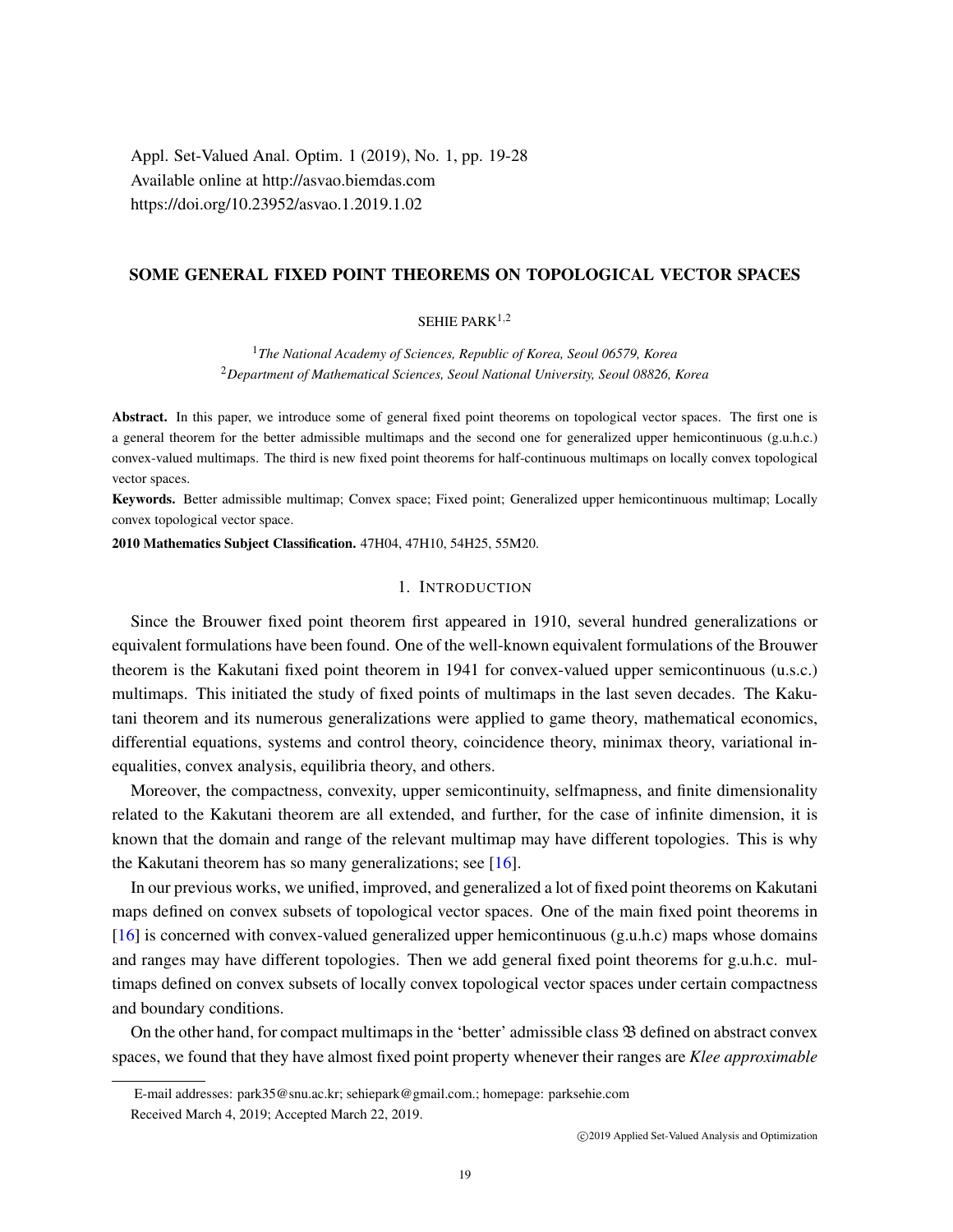into the domains. This enables us to generalize and unify many fixed point theorems for various types of multimaps appeared in topology and nonlinear analysis; see, [\[11,](#page-9-1) [12,](#page-9-2) [14,](#page-9-3) [15,](#page-9-4) [19,](#page-9-5) [20,](#page-9-6) [21,](#page-9-7) [24\]](#page-9-8) and the references therein.

Recently, based on the new KKM theory, the author [\[22\]](#page-9-9) reviewed several fixed point theorems which unify more than one hundred known generalizations of the Brouwer theorem related to t.v.s. or topological fixed point theory.

On the other hand, in 2008, Hering *et al.* [\[4\]](#page-8-0) obtained a generalization of the Brouwer fixed point theorem for possibly discontinuous maps defined on polytopes in R *n* . Later, Bich [\[3\]](#page-8-1) extended their work to maps defined on compact convex subset of  $\mathbb{R}^n$ . Moreover, in [\[2\]](#page-8-2), he defined a new class of *half-continuous* multimaps which includes maps in [\[4\]](#page-8-0) and obtained fixed point theorems for the new class. Furthermore, Termwuttipong and Kaewtem [\[25\]](#page-9-10) showed that some results in [\[2\]](#page-8-2) are also valid in locally convex Hausdorff topological vector spaces.

Our aim in this review is to introduce a part of [\[22,](#page-9-9) [23\]](#page-9-11) with some supplements. In fact, we introduce some of the above-mentioned general fixed point theorems on topological vector spaces. The first one is a general theorem for the better admissible multimaps and the second one is a new version for g.u.h.c. convex-valued multimaps. The third one is new fixed point theorems for half-continuous multimaps on locally convex topological vector spaces due to Termwuttipong and Kaewtem [\[25\]](#page-9-10). Finally, We compare some of our previous results on g.u.h.c. maps with the new results of [\[25\]](#page-9-10).

### 2. BETTER ADMISSIBLE MAPS  $\mathfrak B$

A *multimap*  $F : X \to Y$  is a function from a set X into the set  $2^Y$  of *nonempty* subsets of Y; that is, a function with the *values*  $F(x) \subset Y$  for  $x \in X$  and the *fibers*  $F^{-}(y) := \{x \in X \mid y \in F(x)\}$  for  $y \in Y$ . We sometimes use the term *map* instead of multimap. For  $A \subset X$ , let

$$
F(A) := \bigcup \{ F(x) \, | \, x \in A \}.
$$

For any  $B \subset Y$ , the *(lower) inverse* of *B* under *F* is defined by

$$
F^{-}(B) := \{ x \in X \mid F(x) \cap B \neq \emptyset \}.
$$

For topological spaces *X* and *Y*, a map  $F: X \rightarrow Y$  is said to be *closed* if its graph

$$
Gr(F) := \{(x, y) \mid y \in F(x), x \in X\}
$$

is closed in  $X \times Y$ , and *compact* if  $F(X)$  is contained in a compact subset of *Y*.

A map  $F : X \to Y$  is said to be *upper semicontinuous* (u.s.c.) if, for each closed set  $B \subset Y$ ,  $F^{-}(B)$  is closed in *X*; *lower semicontinuous* (l.s.c.) if, for each open set  $B \subset Y$ ,  $F^{-}(B)$  is open in *X*; and *continuous* if it is u.s.c. and l.s.c.

If  $F : X \to Y$  is u.s.c. with closed values and if *Y* is regular, then *F* is closed. The converse is true whenever *Y* is compact.

Usually, a *Kakutani map* is a u.s.c. map with closed convex values.

A t.v.s. means a *real Hausdorff* topological vector space *E*. Let *E* <sup>∗</sup> denote the topological dual of *E*.

A *polytope P* in a t.v.s. *E* is a homeomorphic image of a simplex.

For topological spaces *X* and *Y*, we define the *'better' admissible class* B of maps from *X* into *Y* as follows [\[14,](#page-9-3) [15,](#page-9-4) [23\]](#page-9-11):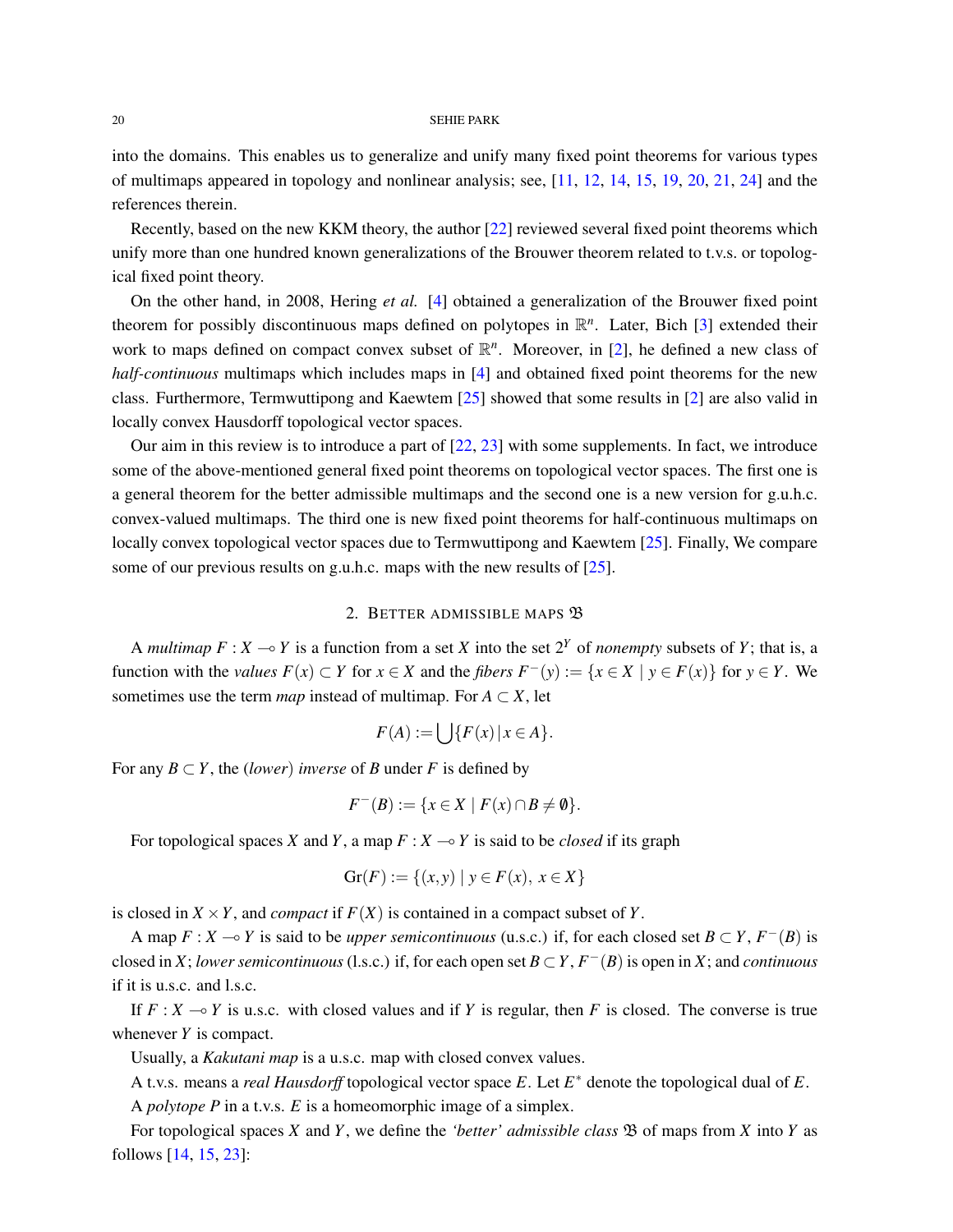$F \in \mathfrak{B}(X,Y) \Longleftrightarrow F : X \to Y$  is a map such that, for any natural  $n \in \mathbb{N}$ , any continuous function  $\phi: \Delta_n \to X$ , and any continuous function  $p: F\phi(\Delta_n) \to \Delta_n$ , the composition

$$
\Delta_n \xrightarrow{\phi} \phi(\Delta_n) \subset X \xrightarrow{F} F \phi(\Delta_n) \xrightarrow{p} \Delta_n
$$

has a fixed point.

**Example 2.1.** Subclasses of the better admissible class  $\mathfrak{B}$  are classes of continuous functions  $\mathbb{C}$ , the Kakutani maps  $\mathbb K$  (with convex values and codomains are convex spaces), the Aronszajn maps  $\mathbb M$  (with  $R_{\delta}$  values), the acyclic maps V (with acyclic values), the Powers maps  $\mathbb{V}_c$  (finite compositions of acyclic maps), the O'Neill maps N (continuous with values of one or *m* acyclic components, where *m* is fixed), the approachable maps A (whose domains and codomains are subsets of t.v.s.), admissible maps of Górniewicz (1976),  $\sigma$ -selectionable maps of Haddad and Lasry (1983), permissible maps of Dzedzej (1985), the Fan-Browder maps (codomains are convex sets), locally selectionable maps having convex values, the class  $\mathbb{K}_c^+$  of Lassonde (1991), the class  $\mathbb{V}_c^+$  of Park et al. (1994), and approximable maps of Ben-El-Mechaiekh and Idzik (1994), the admissible class  $\mathfrak{A}_{c}^{\kappa}$  due to Park (1993). For the literature denoted by the form (year); see [\[12,](#page-9-2) [13,](#page-9-12) [14,](#page-9-3) [15\]](#page-9-4) and the references therein.

In 1998, the author obtained the following result.

<span id="page-2-0"></span>Theorem 2.1. [\[15\]](#page-9-4) *Let E be a t.v.s. and X an admissible* (*in the sense of Klee*) *convex subset of E. Then any compact closed map*  $F \in \mathfrak{B}(X,X)$  *has a fixed point.* 

In [\[15\]](#page-9-4), it was shown that Theorem [2.1](#page-2-0) subsumes more than sixty known or possible particular cases and generalizes them in terms of the involving spaces and multimaps as well. Later, further examples of maps in the class  $\mathfrak{B}$  were known.

It is not known yet whether the admissibility of *X* can be eliminated in Theorem [2.1.](#page-2-0)

Theorem [2.1](#page-2-0) can be generalized by switching the admissibility of domain of the map to the Klee approximability of its ranges as follows:

Let *X* be a subset of a t.v.s. *E* and  $\mathcal V$  the neighborhood system of 0 in *E*. A nonempty subset *K* of *X* is said to be *Klee approximable into X* if for any  $V \in \mathcal{V}$ , there exists a continuous function  $h: K \to X$  such that  $x - h(x) \in V$  for all  $x \in K$  and  $h(K)$  is contained in a polytope in *X*.

Example 2.2. We give some examples of Klee approximable sets:

(1) If a subset *X* of *E* is admissible (in the sense of Klee), then every compact subset *K* of *X* is Klee approximable into *E*.

(2) Any polytope in a subset *X* of a t.v.s. is Klee approximable into *X*.

(3) Any compact subset *K* of a convex subset *X* in a locally convex t.v.s. is Klee approximable into *X*.

(4) Any compact subset *K* of a convex and locally convex subset *X* of a t.v.s. is Klee approximable into *X*.

(5) Any compact subset *K* of an admissible convex subset *X* of a t.v.s. is Klee approximable into *X*.

(6) Let *X* be an almost convex dense subset of an admissible subset *Y* of a t.v.s. *E*. Then every compact subset *K* of *Y* is Klee approximable into *X*.

Note that  $(6) \Rightarrow (5) \Rightarrow (4) \Rightarrow (3)$ .

In 2004, Theorem [2.1](#page-2-0) was generalized as follows: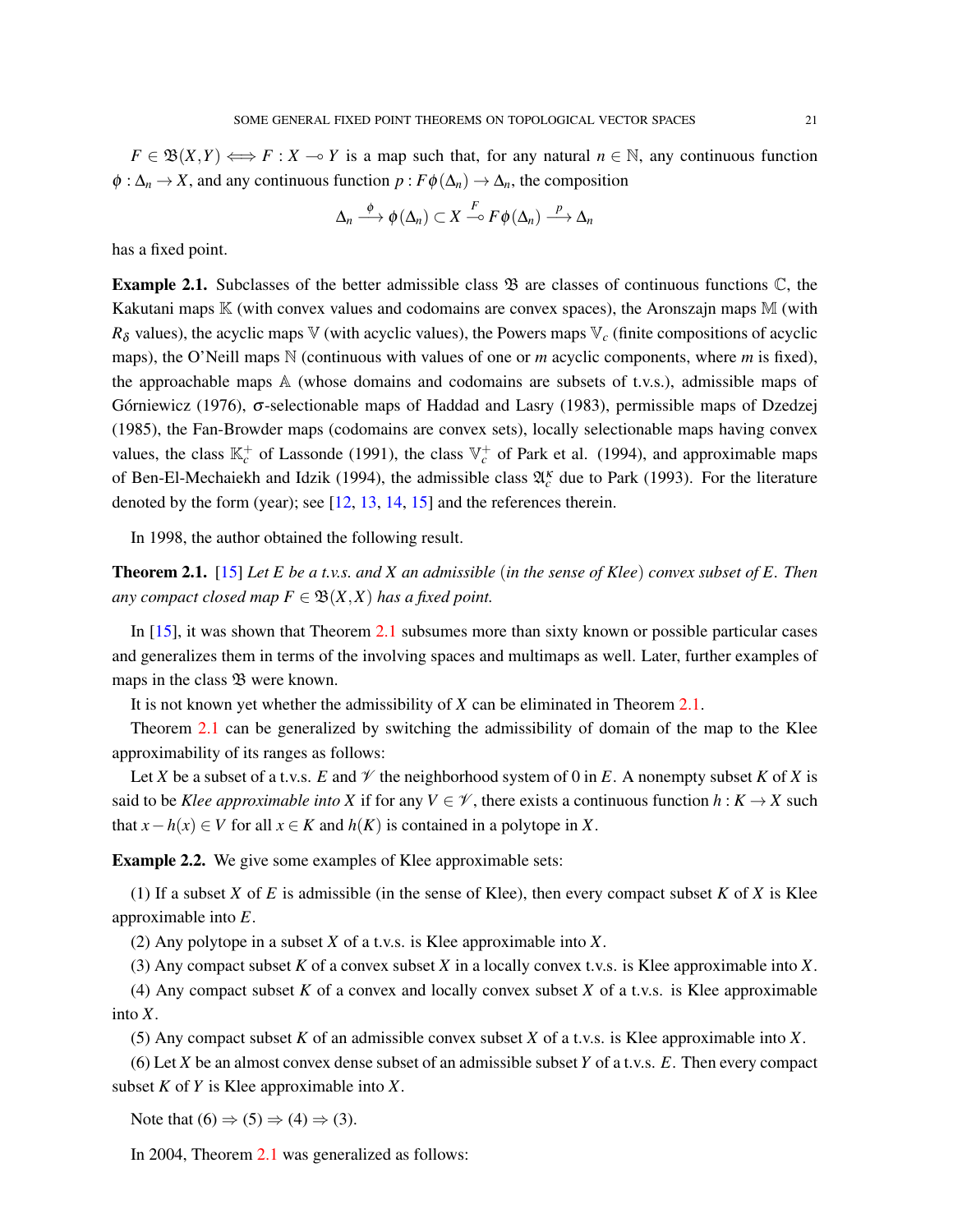<span id="page-3-0"></span>**Theorem 2.2.** [\[18\]](#page-9-13) *Let X be a subset of a t.v.s. E and*  $F \in \mathfrak{B}(X,X)$  *a compact closed multimap.* If  $F(X)$ *is Klee approximable into X, then F has a fixed point.*

The following results with  $\mathfrak{B}^p = \mathfrak{B}$  were obtained in 2007.

<span id="page-3-1"></span>**Corollary 2.1.** [\[19\]](#page-9-5) *Let X be an almost convex admissible subset of a t.v.s. E and*  $F \in \mathcal{B}(X,X)$  *a compact closed map. Then F has a fixed point.*

<span id="page-3-2"></span>**Corollary 2.2.** [\[19\]](#page-9-5) *Let X be an almost convex subset of a locally convex t.v.s. E and*  $F \in \mathcal{B}(X,X)$  *a compact closed map. Then F has a fixed point.*

One of the most simple known examples is that every compact continuous selfmap on an almost convex subset in a Euclidean space has a fixed point. This generalizes the Brouwer fixed point theorem.

Moreover, since the class  $\mathfrak{B}(X,X)$  contains a large number of special types of maps, we can apply Theorem [2.2](#page-3-2) to them. Since a Kakutani map belongs to  $\mathfrak{B}$ , Theorem 2.2 and Corollaries [2.1](#page-3-1) and 2.2 generalize the Himmelberg theorem.

Example 2.3. In the following, we list more than sixty results in chronological order, from which we can deduce particular forms of Theorem [2.2.](#page-3-0) Some results are direct consequences of Theorem [2.2](#page-3-0) and for some cases we can obviously obtain particular forms of Theorem [2.2](#page-3-0) for a subclass of  $\mathfrak{B}$  and a special type of t.v.s. For the literature denoted by the form (year) in this section; see [\[15,](#page-9-4) [16\]](#page-9-0) and the references therein.

Poincaré (1883, 1884), Bohl (1904), Brouwer (1912), Alexander (1922), Birkhoff and Kellogg (1922), Schauder (1927), Schauder (1930), Tychonoff (1935), von Neumann (1937), Krein and Šmulian (1940), Miranda (1940), Kakutani (1941), Eilenberg and Montgomery (1946), Beagle (1950), Bohnenblust and Karlin (1950), Hukuhara (1950), Nagumo (1951), Fan (1952), Glicksberg (1952), O'Neill (1957), Schaefer (1959), Nikaido (1959), Singbal (1962), Fan (1964), Powers (1970, 1972), Himmelberg (1972), Rhee (1972), Fournier and Granas (1973), Sehgal and Morrison (1973), Hahn and Pötter (1974), Górniewicz (1976), Krauthausen (1976), Skordev (1976), Idzik (1978), Ha (1980), Hadžić (1980), Girolo (1981), Górniewicz and Granas (1981), Ben-El-Mechaiekh, Deguire, et Granas (1982), Haddad and Lasry (1983), Arino, Gautier, and Penot (1984), Dzedzej (1985), Simons (1986), McLinden (1989), Ben-El-Mechaiekh (1990), Lassonde (1990), Ben-El-Mechaiekh (1991), Ben-El-Mechaiek and Deguire (1991), Lassonde (1991), Shioji (1991), Park (1992), Ben-El-Mechaiek (1993), Park (1993), Park, Singh, and Watson (1994), Chang and Yen (1996), Chu (1996), Park (1996), Park and H. Kim (1996), Park (1997), Park (2000).

The following is known as the Zima-Hadžić type fixed point theorem.

<span id="page-3-3"></span>**Corollary 2.3.** Let X be a convex subset of a t.v.s. E and  $T : X \rightarrow X$  a compact u.s.c. multimap with *nonempty closed convex values. Then T has a fixed point*  $x_0 \in T(x_0)$  *if the following holds:* (Z) *for each neighborhood U of* 0 *in E, there exists a neighborhood V of* 0 *in E such that*

 $\text{co}(V \cap (T(X) - T(X))) \subset U$ .

**Corollary 2.4.** [\[5\]](#page-8-3) Let *X* be a convex subset of a locally convex Hausdorff t.v.s. E and  $T : X \rightarrow X$  a *compact u.s.c. multimap with nonempty closed convex values. Then T has a fixed point*  $x_0 \in T(x_0)$ *.*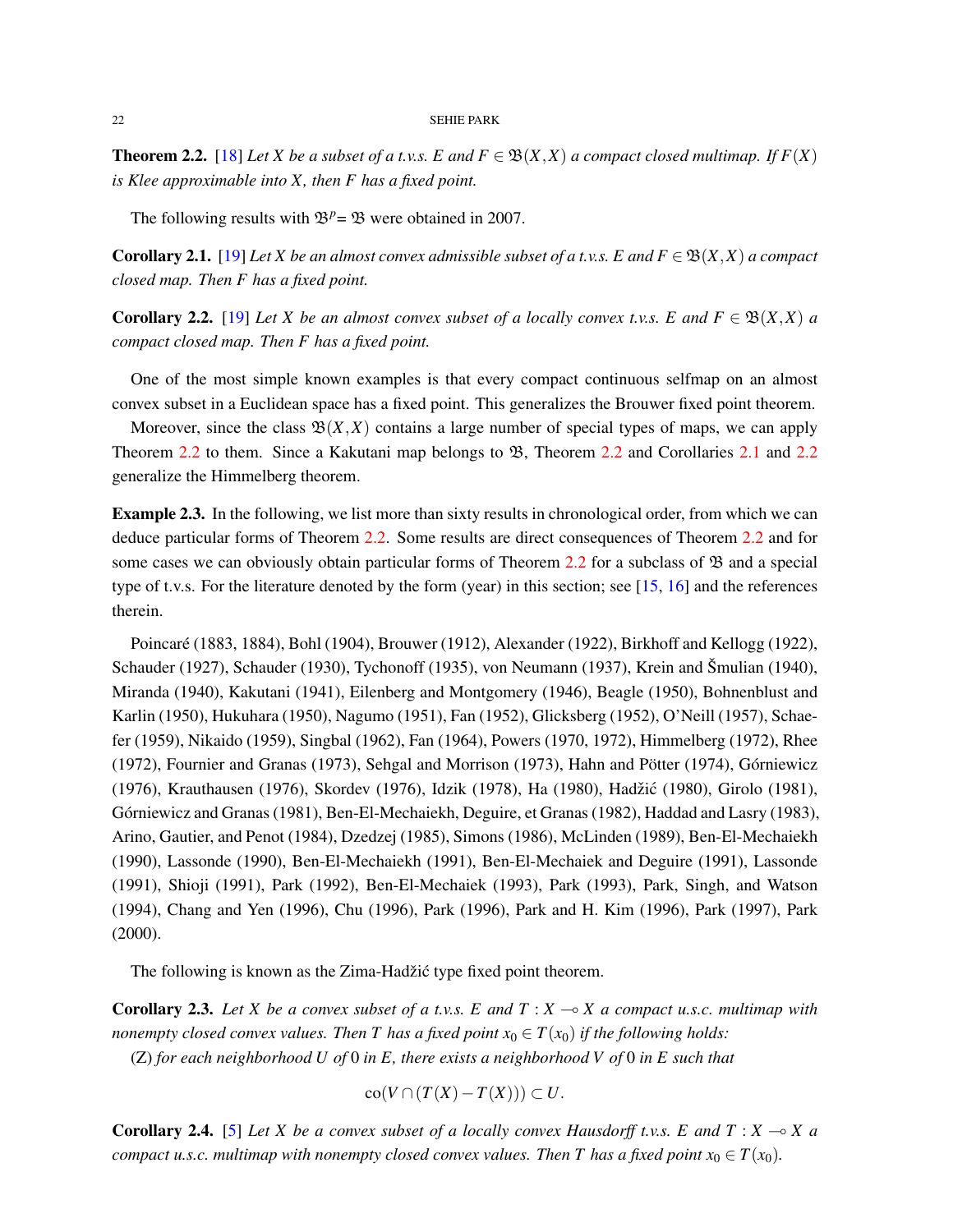Recall that the Himmelberg theorem in 1972 unifies and generalizes historically well-known fixed point theorems due to Brouwer, Schauder, Tychonoff, Kakutani, Bohnenblust and Karlin, Fan, Glicksberg, Hukuhara, Rhee, and others.

More early in 1941, in order to give simple proofs of von Neumann's intersection lemma and his minimax theorem, Kakutani [\[6\]](#page-9-14) obtained the following generalization of the Brouwer theorem to multimaps.

<span id="page-4-0"></span>**Corollary 2.5.** [\[6\]](#page-9-14) *If*  $x \mapsto \Phi(x)$  *is an upper semicontinuous point-to-set mapping of an r-dimensional closed simplex S into the family of closed convex subsets of S, then there exists an*  $x_0 \in S$  *such that*  $x_0 \in \Phi(x_0)$ .

It is equivalent to the following.

Corollary 2.6. [\[6\]](#page-9-14) *Corollary [2.5](#page-4-0) is also valid even if S is an arbitrary bounded closed convex set in an Euclidean space.*

| E            | $f: K \longrightarrow K$ |            | $F: K \longrightarrow K$ |                  |
|--------------|--------------------------|------------|--------------------------|------------------|
|              | <b>Brouwer</b>           | 1912       | Kakutani                 | 1941             |
| $_{\rm II}$  | Schauder                 | 1927, 1930 | <b>Bohnenblust</b>       |                  |
|              |                          |            | and Karlin               | 1950             |
| Ш            | Tychonoff                | 1935       | Fan                      | 1952             |
|              | Hukuhara                 | 1950       | Glicksberg               | 1952             |
|              |                          |            | Himmelberg               | 1972             |
| IV           | Fan                      | 1964       | Granas and Liu           | 1986             |
|              |                          |            | Park                     | 1988             |
| $\mathbf{V}$ | Zima                     | 1977       | Hadžić                   | 1981, 1982, 1987 |
|              | Rzepecki                 | 1979       |                          |                  |
|              | Hadžić                   | 1982       |                          |                  |

The major particular forms of Corollary [2.3](#page-3-3) for Kakutani maps  $F : K \rightarrow K$ , where *K* is a nonempty compact convex subset, can be adequately summarized by the preceding diagram. In the diagram, *f* denotes a (single-valued) continuous function and *F* a Kakutani map. *K* in the class I is a compact convex subset of Euclidean spaces, II normed vector spaces, III locally convex t.v.s., and IV t.v.s. *E* on which  $E^*$  separates points. Moreover, *K* in the class V is a convex subset of a t.v.s. such that  $f(K)$  and  $F(K)$  are relatively compact subsets of the Zima type.

Finally, in this section, note that O'Regan and Perán [[9\]](#page-9-15) set out a rigorous presentation of Park's class of admissible multimaps, within the general framework of multimaps between topological spaces, using a broad definition of convexity. In addition, they obtain a fixed point theorem for better admissible multimaps defined on a proximity space via the Samuel-Smirnov compactification.

### 3. GENERALIZED UPPER HEMICONTINUOUS MULTIMAPS

<span id="page-4-1"></span>The class of u.s.c. multimaps on t.v.s. is further extended as follows: For a topological space *X* and a t.v.s.  $E$ , a map  $F: X \rightarrow E$  is said to be

(i) *upper demicontinuous* (u.d.c.) if for each  $x \in X$  and open half-space *H* in *E* containing  $F(x)$ , there exists an open neighborhood *N* of *x* in *X* such that  $F(N) \subset H$ ;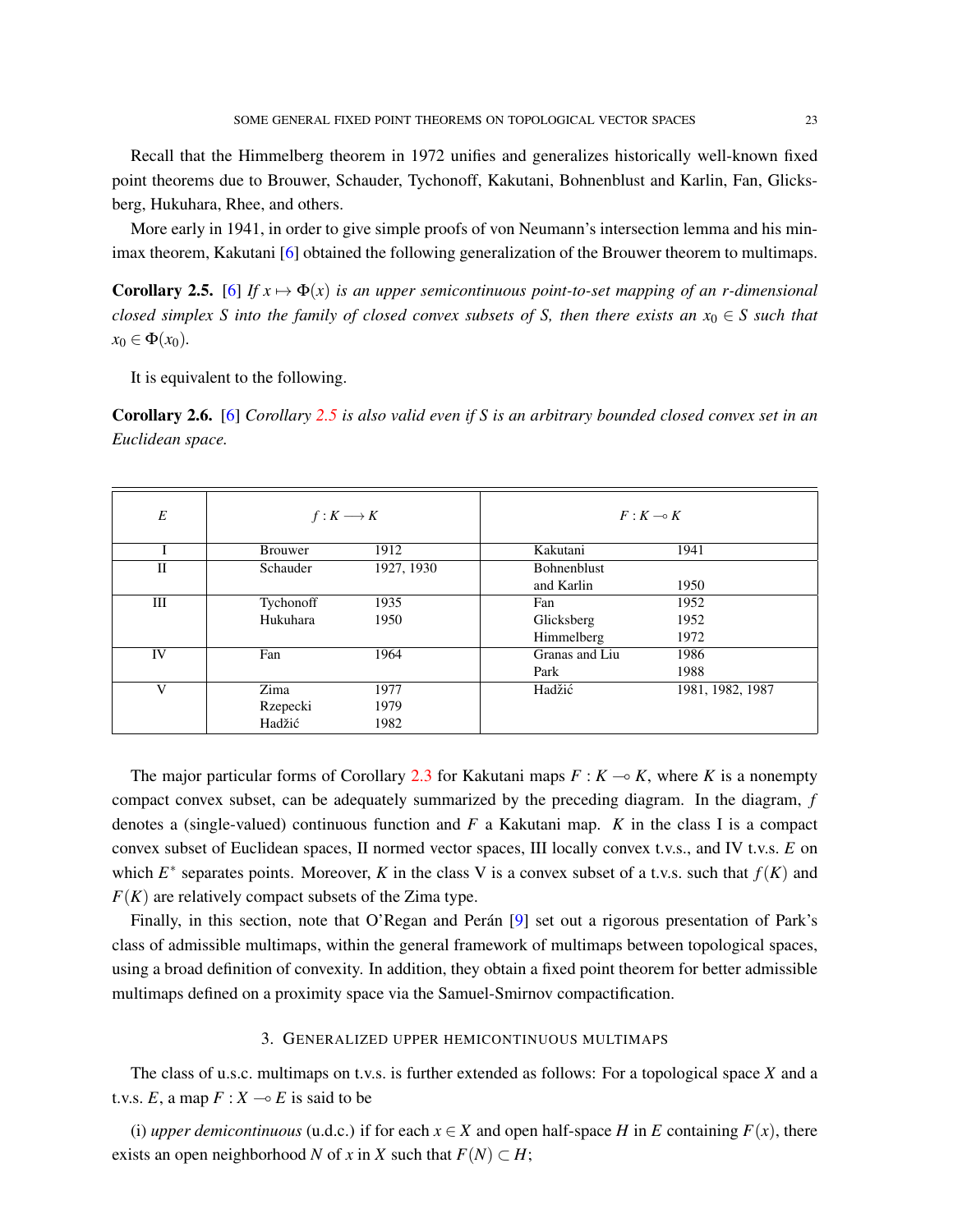(ii) *upper hemicontinuous* (u.h.c.) if for each  $h \in E^*$  and for any real  $\alpha$ , the set  $\{x \in X \mid \text{sup } hF(x)$  <  $\alpha$ } is open in *X*; and

(iii) *generalized u.h.c.* if for each  $p \in E^*$ , the set  $\{x \in X \mid \text{sup } pF(x) \ge p(x)\}$  is closed in *X*.

In our earlier works [\[11,](#page-9-1) [17\]](#page-9-16), the author unified a large number of generalizations of the Kakutani theorem to maps of the above-mentioned types.

According to Lassonde [\[7\]](#page-9-17), a *convex space X* is a nonempty convex set with any topology that induces the Euclidean topology on the convex hulls of its finite subsets. A nonempty subset *L* of a convex space *X* is called a *c*-*compact* set if for each finite set  $N \subset X$  there is a compact convex set  $L_N \subset X$  such that  $L$ ∪ $N$  ⊂  $L_N$ .

Let  $cc(E)$  denote the set of nonempty closed convex subsets of a t.v.s. *E* and  $kc(E)$  the set of nonempty compact convex subsets of *E*.

Let *X* be a nonempty convex subset of a vector space *E*. The *algebraic boundary*  $\delta_E(X)$  of *X* in *E* is the set of all  $x \in X$  for which there exists  $y \in E$  such that  $x + ry \notin X$  for all  $r > 0$ . If *E* is a t.v.s., the *topological boundary* Bd  $X = Bd_E X$  of X is the complement of Int $E X$  in the closure  $\overline{X}$ . It is known that  $\delta_E(X) \subset$  Bd *X* and in general  $\delta_E(X) \neq$  Bd *X*.

Let *X* ⊂ *E* and *x* ∈ *E*. The *inward* and *outward sets* of *X* at *x*, *I<sub>X</sub>*(*x*) and *O<sub>X</sub>*(*x*), resp., are defined as follows

$$
I_X(x) := x + \bigcup_{r>0} r(X-x), \quad O_X(x) := x + \bigcup_{r<0} r(X-x).
$$

For  $p \in E^*$  and  $U, V \subset E$ , let

$$
d_p(U, V) = \inf\{|p(u - v)| : u \in U, v \in V\}.
$$

The following is a two map version of the main theorem in [\[11,](#page-9-1) [17\]](#page-9-16).

<span id="page-5-0"></span>Theorem 3.1. *Let X be a convex space, L a c-compact subset of X*, *K a nonempty compact subset of X, E a t.v.s. containing X as a subset, and F, G :*  $X \rightarrow E$  *maps maps satisfying F*  $\subset G$  *and either* 

 $(A)$   $E^*$  *separates points of*  $E$  *and*  $G: X \to kc(E)$ *, or* 

(B) *E* is locally convex and  $G: X \to cc(E)$ .

(I) *Suppose that, for each*  $p \in E^*$ ,

- (0)  $p|_X$  *is continuous on X;*
- (1)  $X_p := \{x \in X \mid \inf p(F(x)) \leq p(x)\}$  *is closed in X;*
- $(2)$   $d_p(F(x), \overline{I_X(x)}) = 0$  *for every*  $x \in K \cap \delta_E(X)$ *; and*
- (3)  $d_p(F(x), \overline{I_L(x)}) = 0$  *for every*  $x \in X \setminus K$ .

*Then there exists an*  $x \in X$  *such that*  $x \in G(x)$ *.* 

(II) *Suppose that, for each*  $p \in E^*$ ,

- (0)<sup> $\prime$ </sup> *p*| $\chi$  *is continuous on X;*
- $(1)'$  *X<sub>p</sub>* := { $x \in X$  | sup  $p(F(x)) \ge p(x)$ } *is closed in X*;
- $(2)' d_p(F(x), \overline{O_X(x)}) = 0$  *for every*  $x \in K \cap \delta_E(X)$ *; and*

 $(3)' d_p(F(x), \overline{O_L(x)}) = 0$  *for every*  $x \in X \setminus K$ .

*Then there exists an*  $x \in X$  *such that*  $x \in G(x)$ *. Further, if*  $F = G$  *is u.h.c., then*  $F(X) \supset X$ *.* 

The major particular forms of Theorem [3.1](#page-5-0) can be adequately summarized by the following enlarged version of the diagrams previously given in [\[11,](#page-9-1) [16\]](#page-9-0).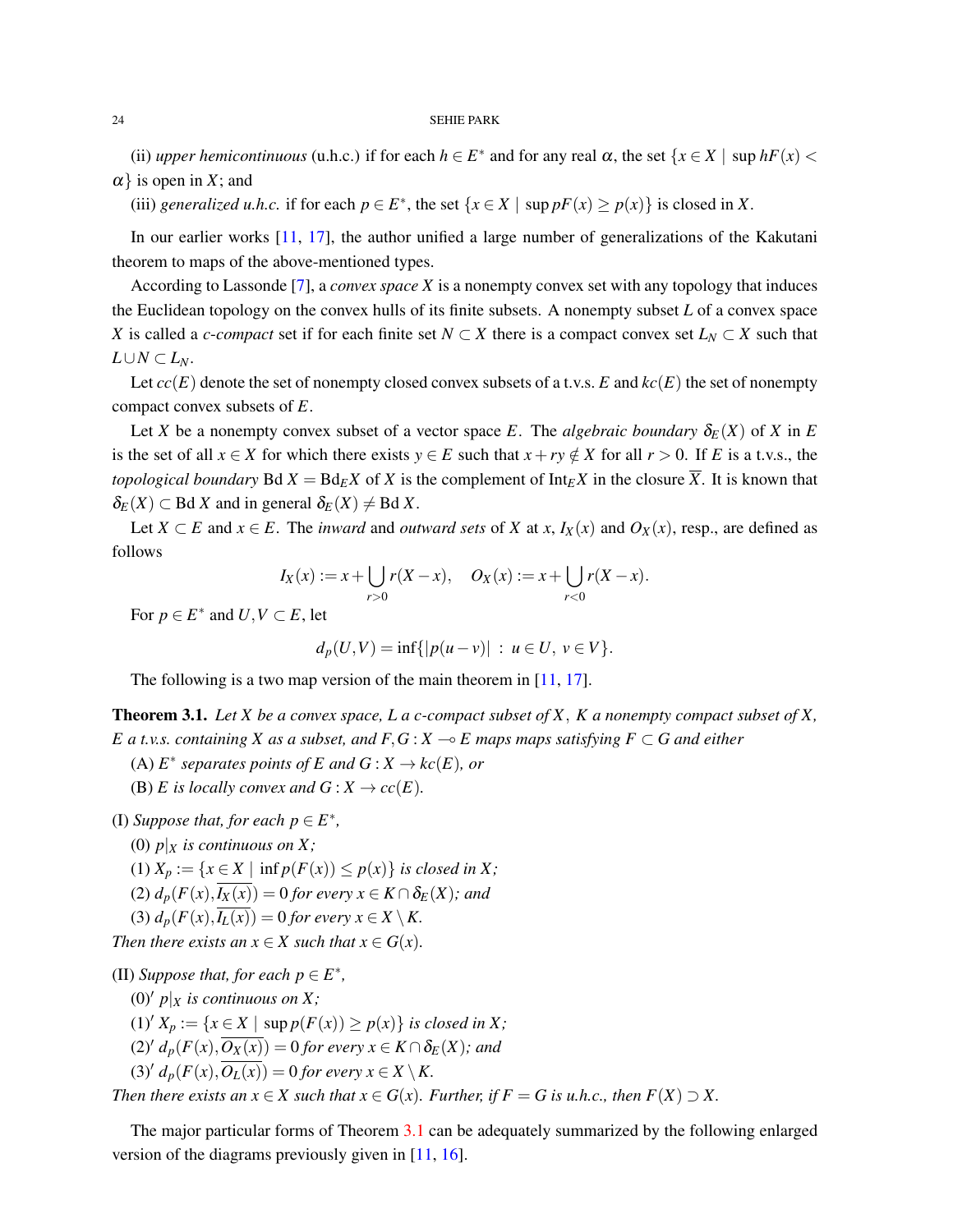locally convex t.v.s., and IV for t.v.s. having sufficiently many linear functionals. Moreover, *f* stands for single-valued maps and *F* for set-valued maps; and *K* stands for a nonempty compact convex subset of a space *E*, and *X* for a nonempty convex subset of *E* satisfying certain coercivity conditions with respect to  $F: X \longrightarrow E$  with certain boundary conditions.

| E                       | $f: K \longrightarrow K$ |            | $F: K \longrightarrow K$ |            |
|-------------------------|--------------------------|------------|--------------------------|------------|
| $\mathbf{I}$            | <b>Brouwer</b>           | 1912       | Kakutani                 | 1941       |
| $\Pi$                   | Schauder                 | 1927, 1930 | <b>Bohnenblust</b>       |            |
|                         |                          |            | and Karlin               | 1950       |
| III                     | Tychonoff                | 1935       | Fan                      | 1952       |
|                         |                          |            | Glicksberg               | 1952       |
| IV                      | Fan                      | 1964       | Granas and Liu           | 1986       |
|                         | $f: K \longrightarrow E$ |            | $F: K \rightarrow E$     |            |
| I                       | Bohl                     | 1904       |                          |            |
|                         | Knaster, Kuratowski      |            |                          |            |
|                         | and Mazurkiewicz         | 1929       |                          |            |
| $\overline{\mathbf{u}}$ | Rothe                    | 1938       |                          |            |
|                         | Halpern                  | 1965       | <b>Browder</b>           | 1968       |
|                         | Fan                      | 1969       | Fan                      | 1969       |
|                         | Reich                    | 1972       | Glebov                   | 1969       |
|                         | Sehgal and Singh         | 1983       | Halpern                  | 1970       |
| III                     |                          |            | Cellina                  | 1970       |
|                         |                          |            | Reich                    | 1972, 1978 |
|                         |                          |            | Cornet                   | 1975       |
|                         |                          |            | Lasry and Robert         | 1975       |
|                         |                          |            | Simons                   | 1986       |
|                         | Halpern and Bergman      | 1968       | Granas and Liu           | 1986       |
| IV                      | Kaczynski                | 1983       | Park                     | 1988, 1991 |
|                         | Roux and Singh           | 1989       | Balaj                    | 2002       |
|                         | Sehgal, Singh            |            |                          |            |
|                         | and Whitfield            | 1990       |                          |            |
|                         |                          |            | $F: X \multimap E$       |            |
|                         |                          |            |                          |            |
| $\overline{\mathbf{u}}$ |                          |            | Ding and Tan             | 1992       |
|                         |                          |            | Fan                      | 1984       |
| III                     |                          |            | Shih and Tan             | 1987, 1988 |
|                         |                          |            | Jiang                    | 1988       |
| IV                      |                          |            | Park                     | 1992, 1993 |
|                         |                          |            | Yuan, Smith, and Lou     | 1998       |

In fact, Theorem [3.1](#page-5-0) implies all of the fixed point theorems in the diagram. Note that, in the diagram, Bohl's theorem in 1904 was well-known to be equivalent to the Brouwer fixed point theorem in 1912.

**Remark [3.1](#page-5-0).** Theorem 3.1 is a two map version of the main theorem in [\[11,](#page-9-1) [17\]](#page-9-16) for  $F = G$ . This is motivated by Balaj [\[1\]](#page-8-4).

From Theorem [3.1,](#page-5-0) we obtain the following result.

<span id="page-6-0"></span>Corollary 3.1. *Let K be a nonempty compact convex subset of a t.v.s. E on which E*<sup>∗</sup> *separates points and let*  $F, G: K \to E$  *be two maps such that*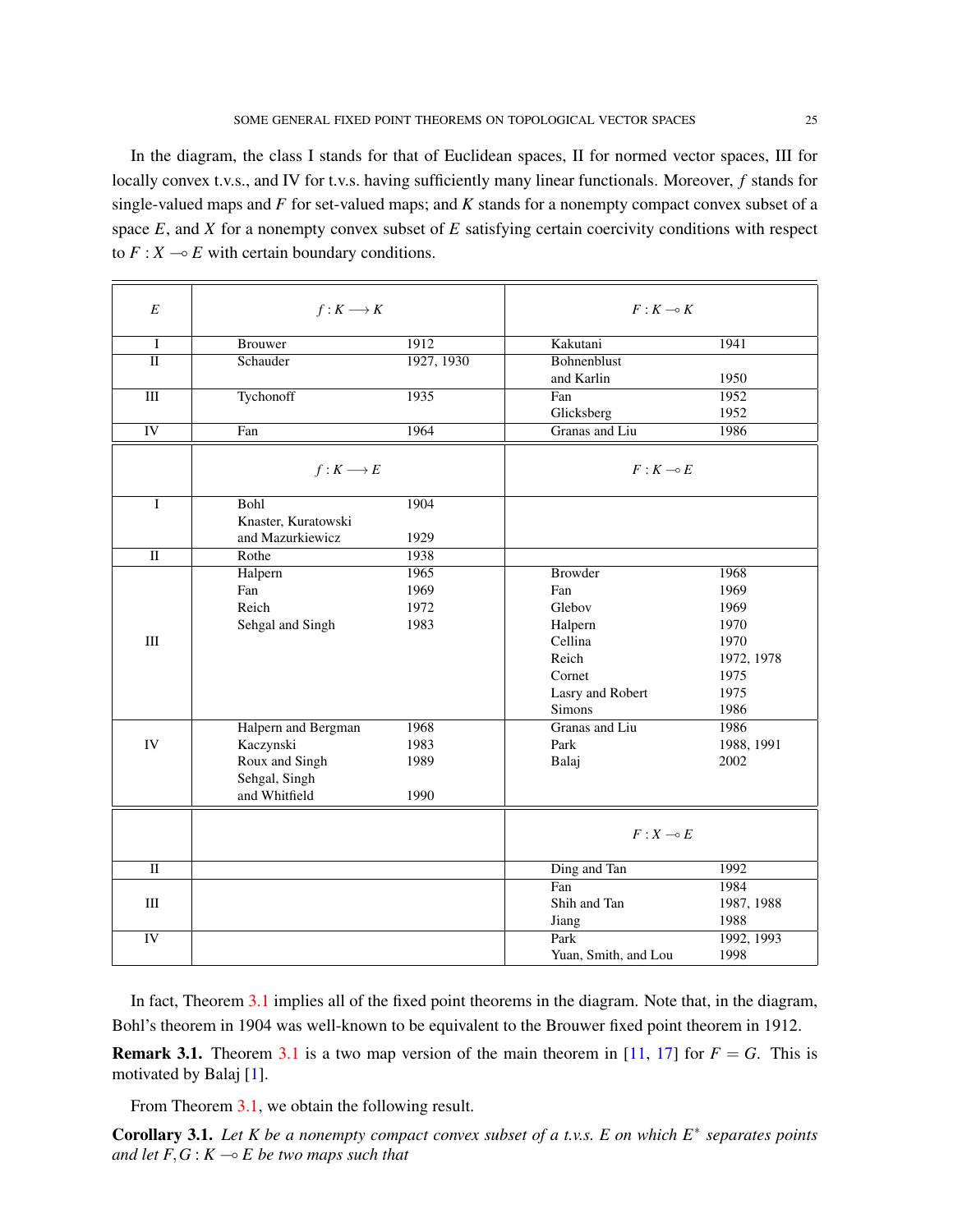$(a)$   $F \subset G$ ; (b) *F is g.u.h.c.;* (c) *G has closed convex values;* (d)  $F(y) ∩ I_K(y) \neq \emptyset$  [resp.,  $F(y) ∩ \overline{O_K(y)} \neq \emptyset$ ] for each  $y \in K$ . *Then G has a fixed point*  $y_0 \in K$ .

Balaj's unification [\[1,](#page-8-4) Theorem 3] of Halpern's theorems is a particular form of Corollary [3.1](#page-6-0) where *F* is u.h.c. and *E* is a locally convex t.v.s.

<span id="page-7-0"></span>Corollary 3.2. *Let K be a nonempty compact convex subset of a t.v.s. E on which E*<sup>∗</sup> *separates points and*  $F: K \to K$  *a g.u.h.c. map. Then*  $G := \overline{co} F: K \to K$  *has a fixed point.* 

In case  $F = G$ , corollary [3.2](#page-7-0) reduces to the following.

<span id="page-7-2"></span>Corollary 3.3. *Let K be a nonempty compact convex subset of a t.v.s. E on which E*<sup>∗</sup> *separates points and*  $F: K \to kc(K)$  *a* g.u.h.c. map. Then F has a fixed point.

4. NEW RESULTS ON HALF-CONTINUOUS MULTIMAPS

In this section, we follow [\[25\]](#page-9-10).

**Definition 4.1.** [\[2\]](#page-8-2) Let *C* be a subset of a t.v.s. *E*. A map  $f: C \to E$  is said to be *half-continuous* if for each  $x \in C$  with  $x \neq f(x)$  there exists  $p \in E^*$  and a neighborhood *W* of *x* in *C* such that

$$
\langle p, f(y) - y \rangle > 0
$$

for all  $y \in W$  with  $y \neq f(y)$ .

**Theorem 4.1.** [\[25\]](#page-9-10) Let C be a nonempty compact convex subset of a locally convex t.v.s. E. If  $f: C \to C$ *is half-continuous, then f has a fixed point.*

It is noted in [\[25\]](#page-9-10) that this theorem generalizes theorems due to Brouwer, Schauder, and Tychonoff.

**Definition 4.2.** [\[25\]](#page-9-10) Let C be a subset of a t.v.s. E. A multimap  $F: C \rightarrow E$  is said to be *half-continuous* if for each  $x \in C$  with  $x \notin F(x)$  there exists  $p \in E^*$  and a neighborhood *W* of *x* in *C* such that

$$
\forall y \in W, y \notin F(y) \Longrightarrow \forall z \in F(y), \langle p, z - y \rangle > 0.
$$

**Lemma 4.1.** [\[25\]](#page-9-10) *Let C be a nonempty subset of a t.v.s. E and F : C*  $\sim$  *C. If F is half-continuous, then F* has a half-continuous selection  $f: C \to E$  such that  $x = f(x)$  if  $x \in F(x)$ .

<span id="page-7-3"></span>**Theorem 4.2.** [\[25\]](#page-9-10) Let C be a nonempty compact convex subset of a locally convex t.v.s. E. If  $F : C \rightarrow C$ *is half-continuous, then F has a fixed point.*

It is noted in [\[25\]](#page-9-10) that this theorem generalizes the case *F* is upper demicontinuous with closed convex values and theorems due to Kakutani, Fan, and Glicksberg.

For a nonself map  $f: C \to E$ , we have the following:

Theorem 4.3. [\[25\]](#page-9-10) *Let C be a nonempty compact convex subset of a locally convex t.v.s. E. Suppose that*  $F: C \to E$  is half-continuous and for each  $x \in C$  with  $x \neq f(x)$  there exists  $\lambda < 1$  such that  $\lambda x + (1 - f(x))$  $\lambda$ *f*(*x*)  $\in$  *C. Then f has a fixed point.* 

The following concept originates from Halpern:

**Definition 4.3.** Let *C* be a subset of a vector space *E*. A multimap  $F: C \rightarrow E$  is said to be *inward* [resp., *outward*] if for each  $x \in C$  there exists  $y \in F(x)$  and  $\lambda > 0$  [resp.,  $\lambda < 0$ ] satisfying  $x + \lambda (y - x) \in C$ .

<span id="page-7-1"></span>Theorem 4.4. [\[25\]](#page-9-10) *Let C be a nonempty compact convex subset of a locally convex t.v.s. E. Then every inward (or outward) half-continuous multimap*  $F : C \rightarrow E$  has a fixed point.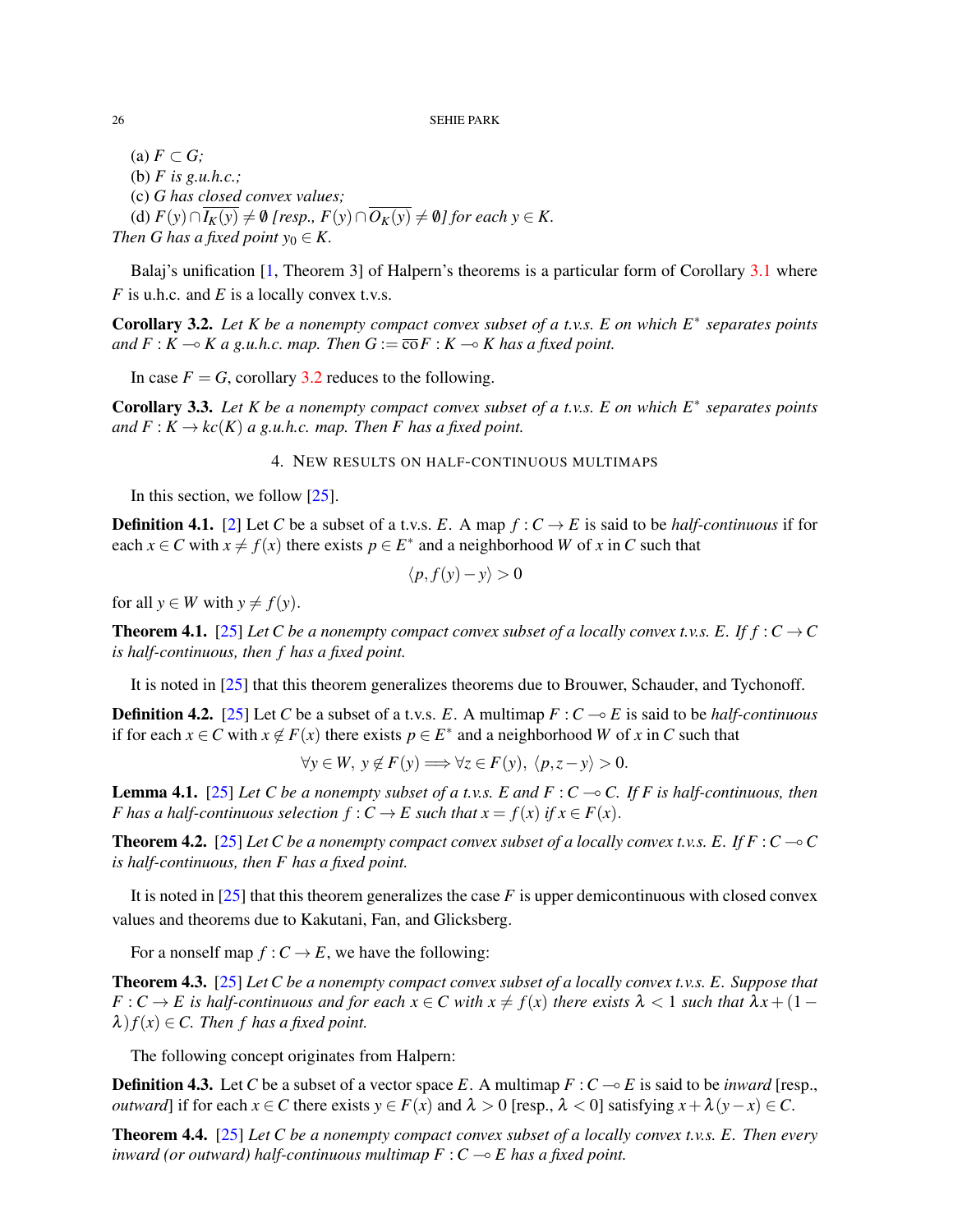Theorems 4-7 in [\[25\]](#page-9-10) are all for inward (or outward) maps defined on compact convex sets.

**Problem.** Are there any generalizations of Theorems 4-7 in [\[25\]](#page-9-10) relaxing compactness or boundary conditions as in Section [3?](#page-4-1)

## 5. COMPARISONS TO OUR PREVIOUS RESULTS

<span id="page-8-5"></span>**Lemma 5.1.** Let C be a nonempty subset of a locally convex t.v.s. E. If  $F : C \rightarrow E$  is a generalized u.h.c. *map with nonempty closed convex values, then F is half continuous.*

*Proof.* Let  $x \in C$  such that  $x \notin F(x)$ . Since *E* is locally convex and  $F(x)$  is closed convex, by the standard separation theorem, there exists  $p \in E^*$  such that inf  $pF(x) > p(x)$ . Let

$$
W_x := \{ y \in C \mid \inf pF(y) > p(y) \},
$$

which is open since *F* is generalized u.h.c. Note that  $x \in W_x \subset C$ . Therefore

$$
\forall y \in W_x, \ y \notin F(y) \Longrightarrow \forall z \in F(y), \ \langle p, z - y \rangle > 0.
$$

This shows *F* is half-continuous.  $\square$ 

Another standard separation theorem also works for the following:

<span id="page-8-6"></span>**Lemma 5.2.** Let C be a nonempty subset of a t.v.s. E on which  $E^*$  separates points. If  $F: C \to E$  is a *g.u.h.c. map with nonempty compact convex values, then F is half continuous.*

Lemmas [5.1](#page-8-5) and [5.2](#page-8-6) reduce to [\[25,](#page-9-10) Propositions 4.2 and 4.4], resp., when *F* is u.d.c. At present, we do not have any examples which are not satisfying the converses of Lemmas [5.1](#page-8-5) and [5.2.](#page-8-6)

In 1991, we obtained the following:

<span id="page-8-7"></span>Theorem 5.1. [\[10\]](#page-9-18) *Let X be a nonempty compact convex subset of a t.v.s. E on which E*<sup>∗</sup> *separates points, and*  $f: X \to E$  *a* weakly inward [resp., outward] function such that

$$
\{x \in X \mid p(x) < p(f(x))\}
$$

*is open for all*  $p \in E^*$ . Then f has a fixed point.

Note that *f* is half-continuous by Lemma [5.1](#page-8-7) and that Theorem 5.1 is not comparable to Theorem [4.4.](#page-7-1) The following forms of Corollaries [3.2](#page-7-0) and [3.3](#page-7-2) follow from results of  $[25]$ :

<span id="page-8-8"></span>**Theorem 5.2.** Let K be a nonempty compact convex subset of a locally convex t.v.s. E and  $F : K \to K$  a *g.u.h.c. map. Then*  $G := \overline{\text{co}} F : K \to K$  has a fixed point.

In fact, *G* is easily seen to be g.u.h.c. and hence half-continuous by Lemma [5.2.](#page-8-6) Therefore, Theorem [5.2](#page-8-8) follows from Theorem [4.2.](#page-7-3)

The following is a 2019 version of the Fan-Glicksberg theorem; see [\[16\]](#page-9-0).

**Corollary 5.1.** Let K be a nonempty compact convex subset of a locally convex t.v.s. E and  $F : K \to kc(K)$ *a g.u.h.c. map. Then F has a fixed point.*

### **REFERENCES**

- <span id="page-8-4"></span>[1] M. Balaj, A unified generalization of two Halpern's fixed point theorems and applications, Numer. Funct. Anal. Optim. 23 (2002), 105-111
- <span id="page-8-2"></span>[2] P. Bich, Some fixed point theorems for discontinuous mappings, Cahiers de la Maison des Sciences Economiques, b06066 (2006), 1C10.
- <span id="page-8-1"></span>[3] P. Bich, t An answer to a question by Hering et al. Oper. Res. Lett. 36 (2008), 525-526.
- <span id="page-8-0"></span>[4] P.J.-J. Herings, G. van der Laan, D. Talman, Z. Yang, A fixed point theorem for discontinuous functions, Oper. Res. Lett. 36 (2008), 89-93.
- <span id="page-8-3"></span>[5] C.J. Himmelberg, Fixed points of compact multifunctions, J. Math. Anal. Appl. 38 (1972), 205-207.